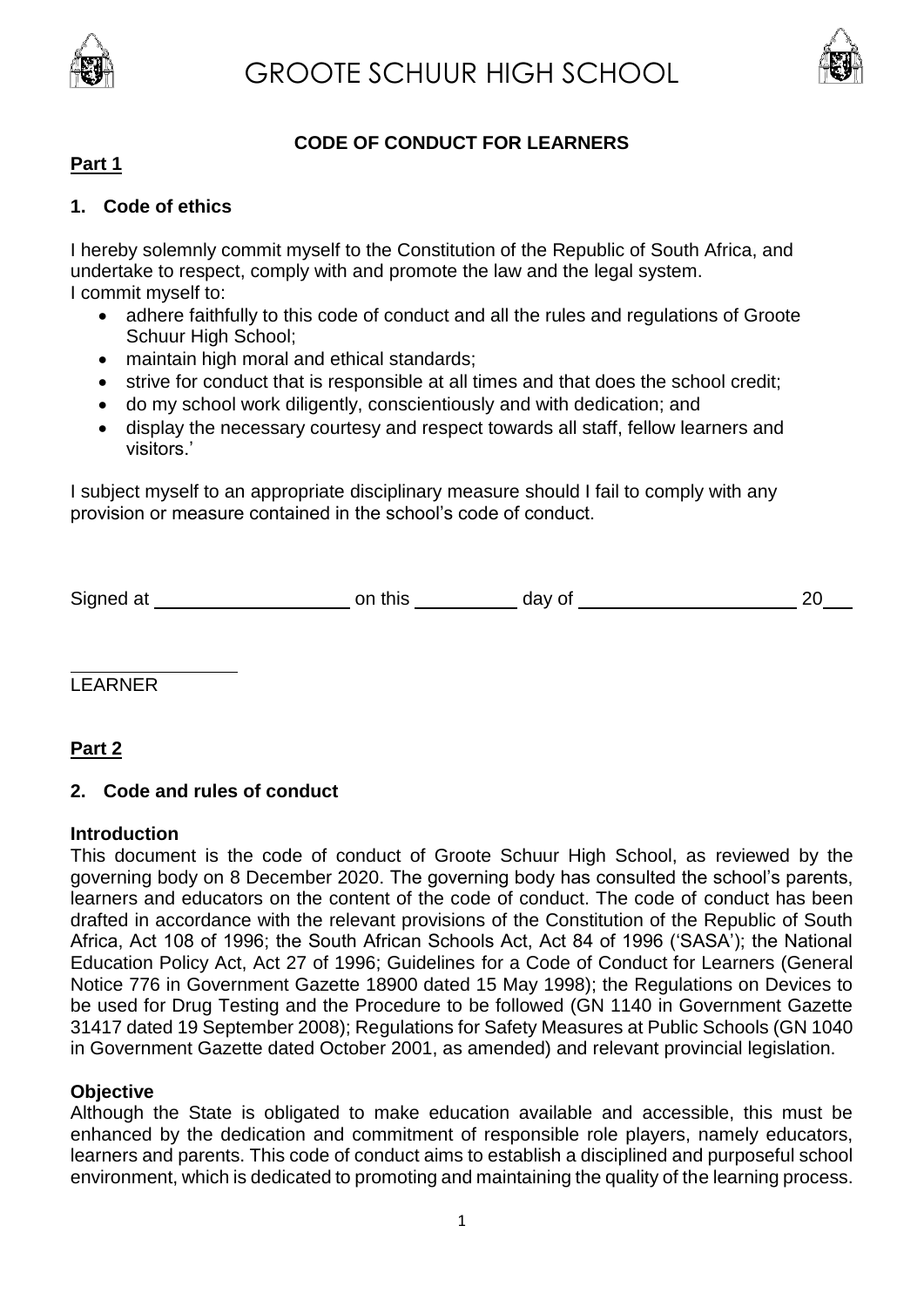

# GROOTE SCHUUR HIGH SCHOOL



The code of conduct endorses the school's mission statement. Insert Mission Statement. It al promotes the school's values of:

- **Accountability**
- Belonging
- Excellence
- **Growth**
- Integrity
- **Respect**
- **Service**
- **Stewardship**

Learners and their parents/guardians are expected to acquaint themselves with the school's code of conduct for learners and its provisions. As soon as learners are enrolled at the school/hostel, they are subject to the code of conduct, and must strictly adhere to it. Should learners transgress or violate the code of conduct, they will be acted against in accordance with the disciplinary procedure for learners.

# **3. Code of conduct**

# **General rules**

- 3.1 Learners shall be good ambassadors of the school, and shall align themselves with the school's agreed mission and values at all times.
- 3.2 While wearing the school uniform, or any part thereof that establishes a good link with the school in the public eye, or while representing the school, either directly or indirectly, as participants, supporters, assistants, spectators or otherwise, learners shall conduct themselves in a respectful and dignified manner that will bring honour to the school, and which will not bring the staff or their fellow learners into disrepute.
- 3.3 In their interaction with staff of the school, learners shall be courteous and respectful at all times.
- 3.4 In their interaction with one another, learners shall practise self-restraint as far as possible, and shall display mutual respect and tolerance, and promote a sense of belonging.
- 3.5 Eating and drinking are not permitted in venues where signage indicates as such.
- 3.6 The Smart Devices Policy must be strictly adhered to. In emergencies concerning learners, the school secretary will contact parents/guardians.
- 3.7 The possession and/or use of tobacco products, liquor, other alcoholic substances or drugs during any school activity, or when learners are dressed in school uniform, is strictly prohibited. The principal or his/her designate, has the right to conduct random testing of learners who are suspected of having imbibed drugs.
- 3.8 A conviction of a criminal offence in a court of law shall be regarded as serious misconduct and hence be a violation of this code of conduct.
- 3.9 Transgressions that may lead to suspension and/or expulsion include but are not limited to:
	- conduct that poses a threat to others' safety and infringes upon others' rights;
	- possessing, threatening with or using dangerous weapons;
	- the possession, use, trading or any visible sign of narcotic or unauthorised drugs, alcohol and intoxicating substances of any nature;
	- fighting, assault or abuse;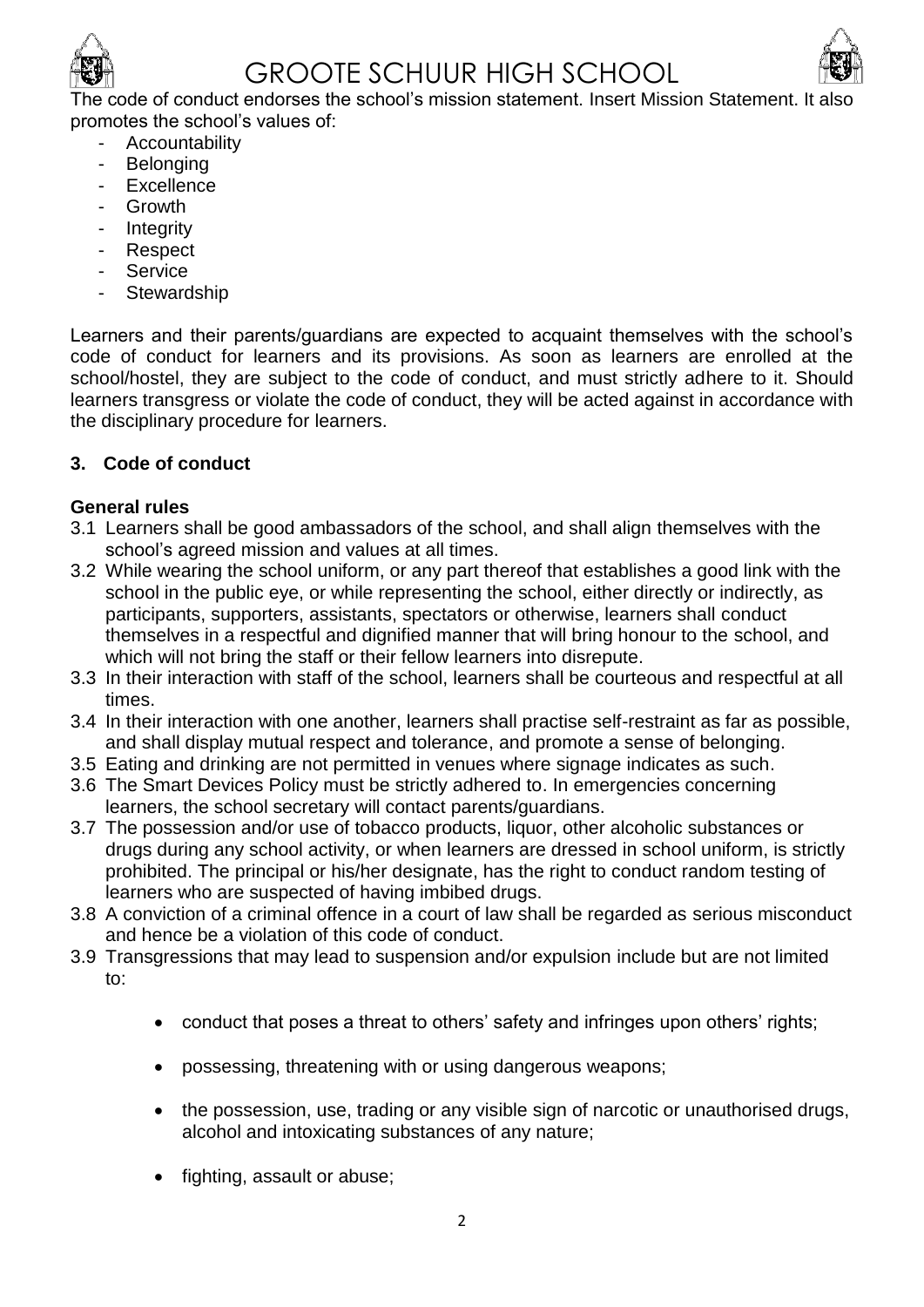

# GROOTE SCHUUR HIGH SCHOOL



- indecent behaviours or swearing;
- adopting or assuming a false identity;
- harmful graffiti;
- hate speech or racism;
- sexual harassment:
- Gender-based violence;
- theft, or the possession of stolen goods, including the theft or possession of test or examination papers before such test or examination has been conducted;
- unlawful conduct towards and/or vandalising, destroying or damaging school property;
- disrespectfulness, offensive behaviour and verbal abuse aimed at educators or other school staff or learners;
- repeated violations of school rules or this code of conduct;
- criminal and oppressive behaviour, such a rape and gender-based harassment;
- victimisation, bullying and intimidation of other learners;
- the transgression of examination rules; and
- intentionally and knowingly providing false information, or forging documents, in order to obtain an unfair advantage.

#### **4. Homeroom and Classroom Rules**

- 4.1 The homeroom tutor and classroom educator shall formulate class rules upon the adoption of this code of conduct, and at the beginning of each ensuing school year, after having consulted the Gr. 12 learners in class.
- 4.2 The class rules must be compiled in writing and 4.2.1. immediately be tabled; 4.2.2. be displayed in a legible format in a prominent spot in the classroom; and 4.2.3 be made available to all learners and their parents (email).
- 4.3 Learners are expected fully and promptly to comply with the class rules as well as any verbal instruction given by the class educator or any staff member that is reasonably essential to give effect to this code of conduct and/or for the sound and professional management of the school.
- 4.4 Any violation(s) of the class rules shall be regarded as a violation of this code of conduct and school rules.

# **5. Rules with regard to appearance and school uniform**

- 5.1 The school uniform, as determined by the governing body, shall be worn during school hours as well as at other formal school activities.
- 5.2 School wear must be clean and neat at all times.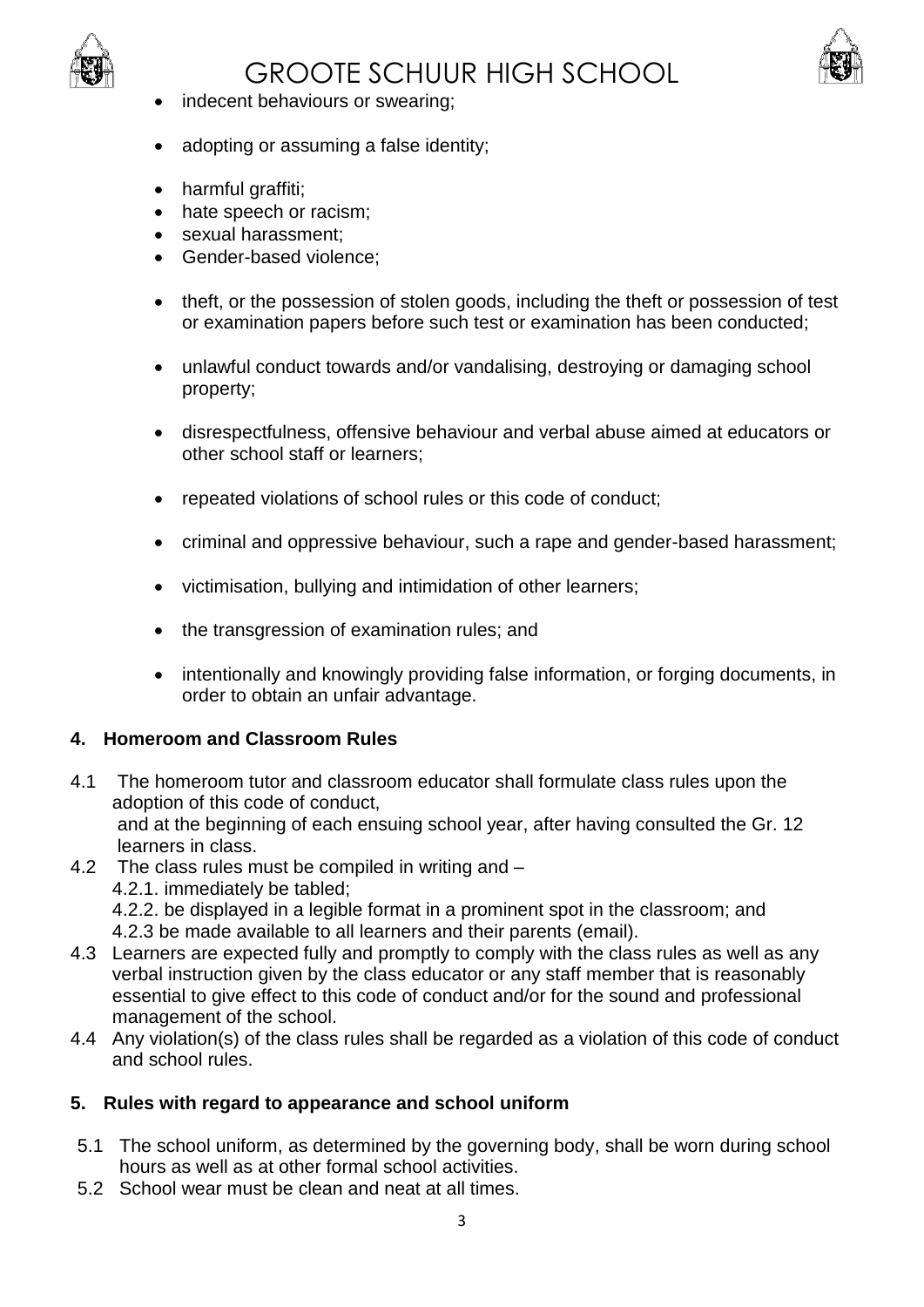



#### **6. Sport period, Sports and extracurricular activities**

- 6.1 During Sport periods, learners must be dressed in the prescribed clothing. Learners who represent the school as participants or supporters in any sports or other extracurricular activities must be dressed in the sportswear, school wear or other prescribed clothing.
- 6.2 All learners shall be loyal to the school and fellow participants, and will at all times be courteous towards, and comply with the rulings, prescripts and instructions of people of authority.

## **7. School property**

- 7.1 All learners are obligated to do everything in their power to protect the school's property in order for it to be utilised to the benefit of all current and future learners of the school.
- 7.2 No learner may remove any school property from the school grounds without the prior consent of the principal or an educator of the school.
- 7.3 Learners may not handle, damage, mark, deface or destroy any property of the staff of the school, fellow learners, visitors to the school, or members of the public.
- 7.4 The application of slogans (graffiti), stickers, posters and the like to any surface at the school is strictly prohibited.

#### **8. The Representative Council of Learners (RCL) and school leaders**

- 8.1 The learner leaders, in conjunction with the staff of the school, as responsible for general school discipline.
- 8.2 Staff and learner leaders shall report transgressing learners to the H.O.D Pastoral care of the school, where after line functions will be followed.
- 8.3 All learners shall obey any reasonable instruction from learner leaders, and shall support and cooperate with the learner leaders in properly executing their duties.

#### **9. School communication**

9.1 Communication will be shared with parents via text messages, emails, newsletters and/or appear on the School Communicator.

#### **10. Tests and examinations**

- 10.1 All learners are obligated to abide by the tests and examinations that educators may require and we scheduled on school assessment program.
- 10.2 Learners shall refrain from any form of dishonesty when tests and examinations are conducted.

#### **11. Motor vehicles and motorcycles**

- 11.1 Learners may not drive motor vehicles or motorcycles onto the school grounds, unless he/she submits a legal driver's licence to HOD Pastoral Care.
- 11.2 The driving of a motor vehicle or motorcycle by a learner in a way that poses a risk or cause possible harm to other people on the school grounds is strictly prohibited.
- 11.3 Learners shall adhere to traffic rules on and around the school grounds.
- 11.4 All motor vehicles, motorcycles and bicycles are parked at own risk on and around the school grounds.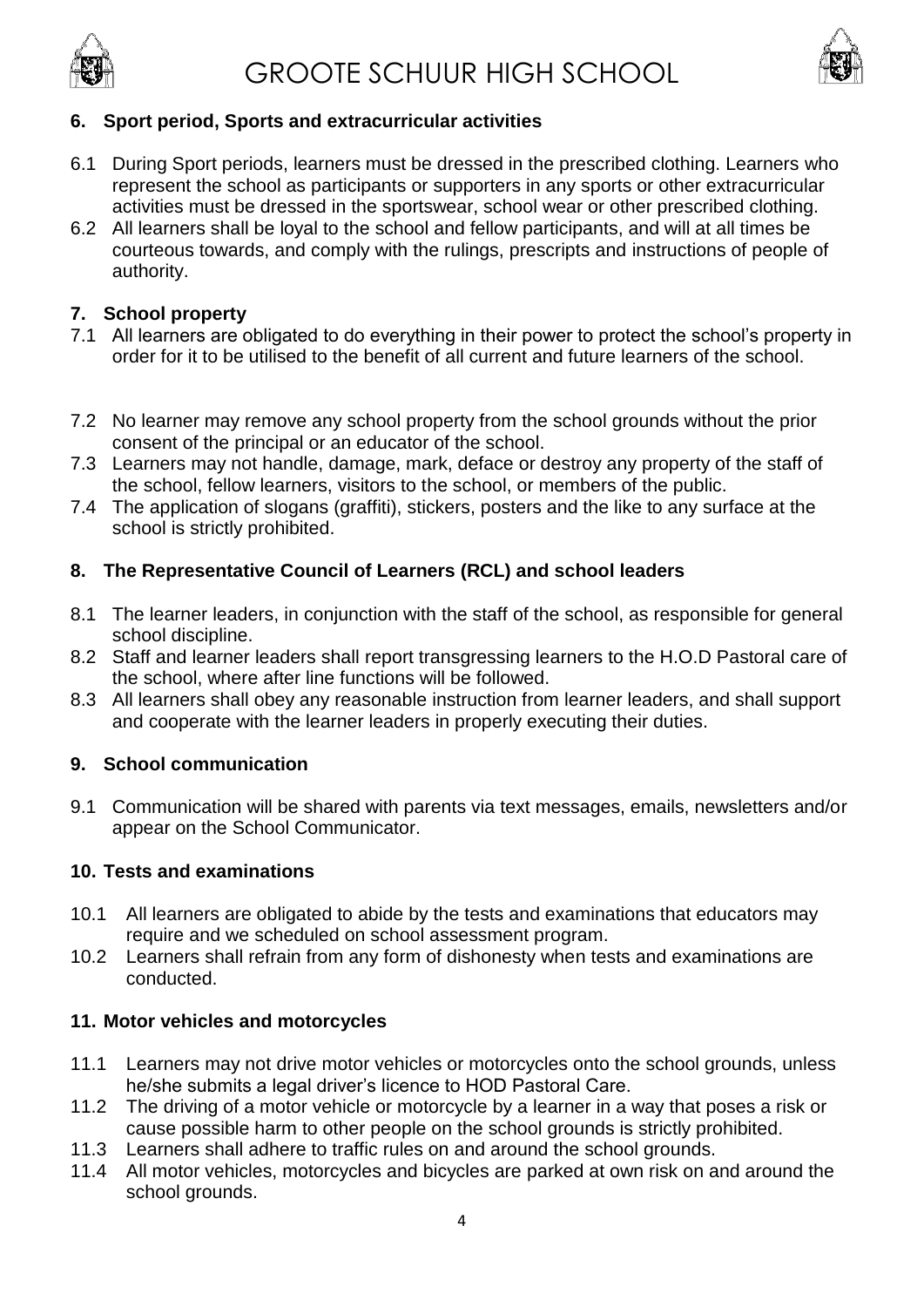



# **12. Punctuality**

- 12.1 Learners are expected to arrive on time at the beginning of the school day and the start of any other school activity.
- 12.2 When learners arrive late, parents must provide a written apology or an email to the Homeroom Tutor.
- 12.3 Learners who arrive late must first report to the office before proceeding to their particular class.

# **13. Absence from school**

- 13.1 Learners may be absent from school in exceptional cases only.
- 13.2 When a learner is absent from school without an acceptable excuse, it shall be regarded as truancy, which is strictly prohibited.
- 13.3 Learners who are absent from school for one to three consecutive days must, upon their return to school, submit a written explanation from their parents. Absence for more than three consecutive days shall be excused only if a certificate from a registered medical practitioner is submitted, except in the case of death or trauma in the learner's family.

#### **14. Environment**

- 14.1 Learners have the right to a safe and clean environment and school that are conductive to education.
- 14.2 Learners are expected to keep the school grounds and school buildings free of litter.

# **15. Exemption from provisions of code of conduct**

- 15.1 A parent/guardian may submit a written application to the governing body for total or partial exemption from one or more of the items contained in the code of conduct based on cultural, religious or medical grounds.
- 15.2 Such application must include full reasons as well as confirmative evidence. Therefore, the onus of proof still lies with the parent/guardian to substantiate the application for exemption.
- 15.3 Applications for exemption will be considered at the start of the school year only, unless the applicant can prove that the matter is urgent or necessitated by a change in circumstances.
- 15.4 In considering an application for exemption, the governing body shall be entitled to obtain any information that it deems necessary for a fair adjudication of the application.
- 15.5 The governing body shall consider the application for exemption with the necessary earnestness and responsibility, and within the framework of the Constitution and court judgments, and will inform the parent/guardian of its decision in writing.

In case of a violation of any provision in this code of conduct or the school's hostel rules, the prescribed disciplinary procedure shall be followed.

| Signed at<br>on this<br>day of |
|--------------------------------|
|--------------------------------|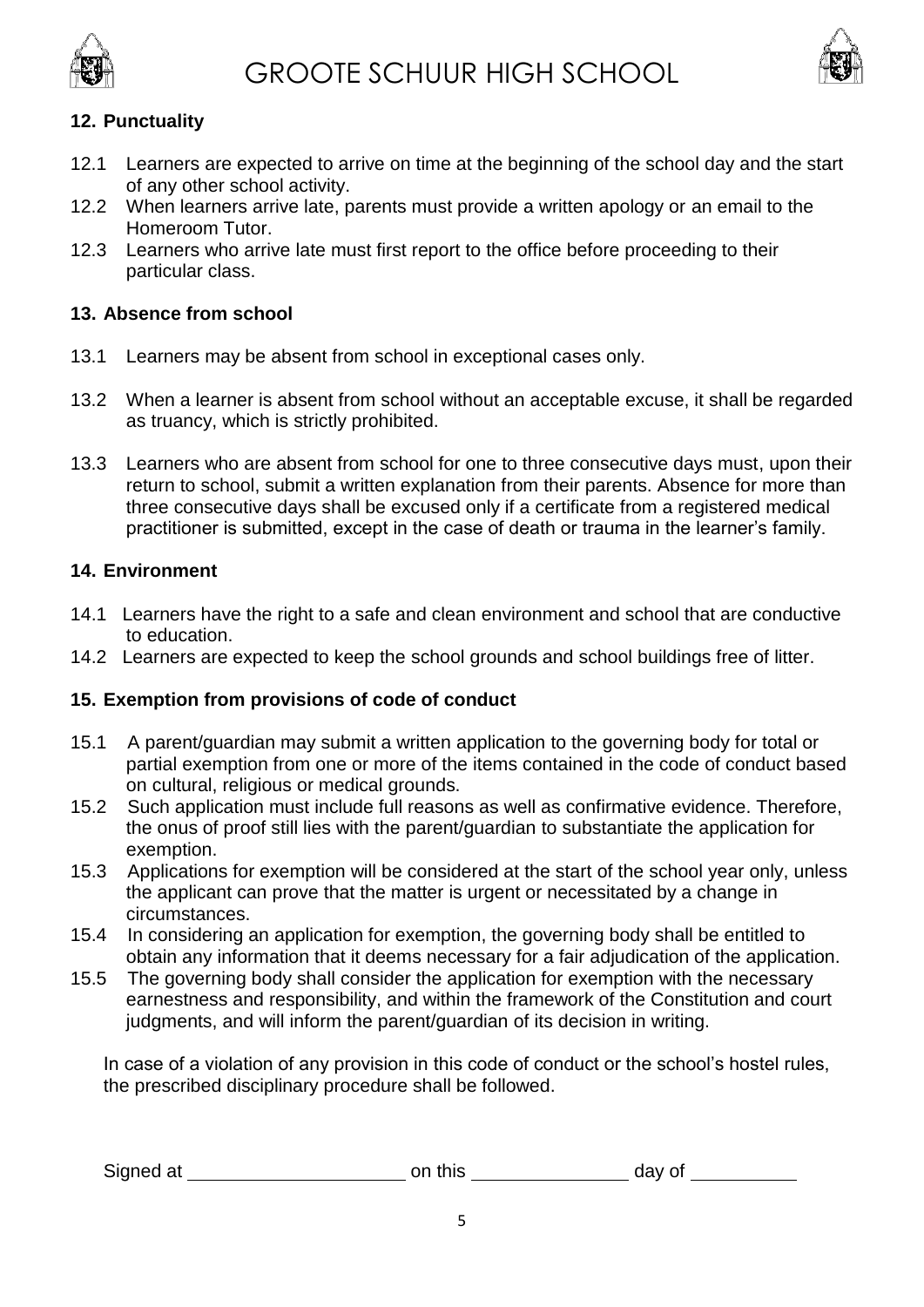



Governing Body Chair

School Principal

*ANNEXURE A*

#### **Consequences of Infringements**

The goal with all the measures listed below is to restore relationships between learners and their peers, learners and staff, and learners and the school. In each matter in which the Code of Conduct for Learners is applied, all contextual matters as well as the age and circumstances of the learner(s) involved will be taken into account.

- 1. Admonishment: the transgressor will be admonished by the person in authority, and asked to correct it.
- 2. Severe reprimand: the transgressor will be referred to relevant grade head who will deal with the matter.
- 3. Report to the HOD: Pastoral Care
- 4. Disciplinary meeting
- 5. Disciplinary hearing
- 6. Saturday disciplinary session
- 7. Item confiscated
- 8. Parents/parents contacted and informed
- 9. Meeting with parents/guardians
- 10. Transgressor forfeits participation in a school activity
- 11. Design a Project/Written work
- 12. Suspension (at discretion of the SGB in conjunction with the SMT)
- 13. Participate in a rehabilitation programme (substance abuse or relevant life skills programmes)
- 14. Leadership positions forfeited (subject to a Disciplinary meeting or hearing)
- 15. Search
- 16. Action instituted towards expulsion (subject to a Disciplinary hearing and SGB ratification)
- 17. Designated seating in class/hall
- 18. Restitution, replacement/repair of item at own cost
- 19. Shave immediately
- 20. Item confiscated and handed in at the Finance Office for safekeeping
- 21. Wednesday academic progress session
- 22. School Community Service/Render service to the school (Level 1 and 2 Offence library duty/clean up squad, etc. of 1 hour) or (Grade 3 Offence - 8 hours, 4 X 2 hour sessions)
- 23. Educator consequences (class clean-up, administrative tasks, daily report, monitoring system, contact parents, meeting with parent/s)
- 24. Monitor programme